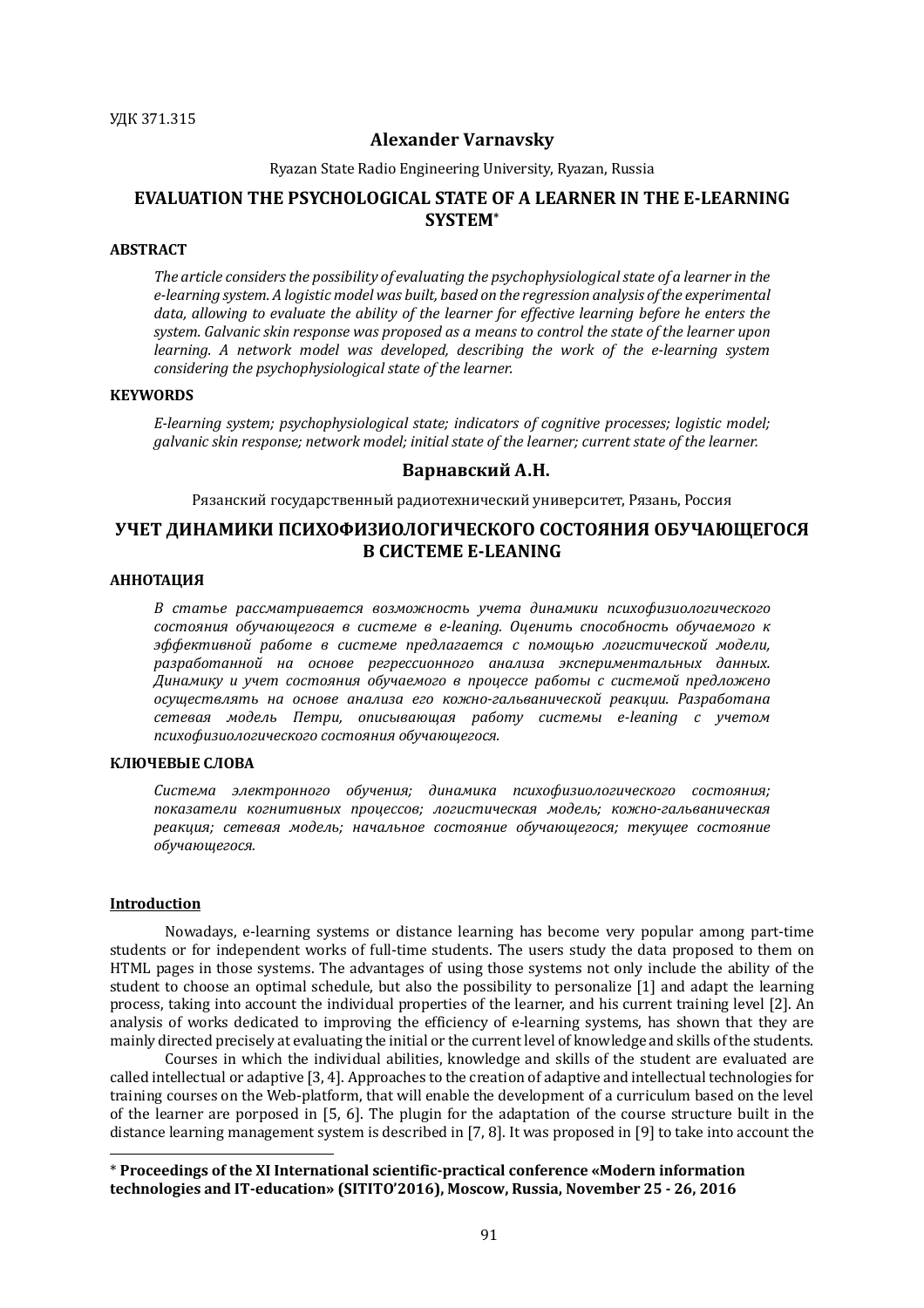properties of the learner while creating the test tasks.

The disadvantages of e-learning include the fact that on-screen reading is a labor-intensive process, which creates a large load on the brain. Failure to monitor the psychophysiological condition of the learner may lead to him operating in the system in a non-optimal condition, which may occur due to a low efficiency level during the course of learning over time, as well as, due to the fact that his state before the course was not optimal.

Since psychophysiological state affects effective learning it is relevant to evaluate the state of the learner during training. Proper fulfilment of this task can improve the efficiency of effective learning.

*The aim of the work* is the development of means to evaluate the psychophysiological state of the learner and e-learning system models considering its state.

In order to attain the goal set, it is proposed to use psychophysiological testing, recording and analysis of bioelectric signals of the learner, state models to assess the ability of the learner to work effectively in the system, fatigue and emotional stress.

#### **Evaluation of the initial state of the learner**

Using the evaluation of the initial state will allow to predict the ability for effective learning of the learner before he starts to work on the system. This can be accomplished through the application of the model, which according to the indicator values for cognitive processes, produced as a result of psychophysiological testing, will predict the probability of successful learning.

Based on the data obtained in a series of experiments, a logistic model (classifier) was built for the predicted work with data on the values of performance, memory and attention to be a success. These cognitive processes were chosen based on the fact that they are basic for data processing.

Experimental method

a. Subjects. The subjects were 30 students of the 2-5 courses of Ryazan State Radio Engineering University. The number of male students - 19, female - 11. The average age of the subjects was 20.4 years with a standard deviation of 0.72.

b. Material. Kraepelin test was used in the experiment for ability, Bourdon-Anfimov test for attention and memorization [10] and a test to understand the technical and scientific meaning of the material [11].

c. Investigation procedure. Experiments were carried out for 3 days under the same conditions in groups of 8-12 people. After the meaning was explained and the subjects of the experiment briefed, trial tests for memory, attention and performance were held. The subjects reported the two letters they had to find and delete in the test for attention. Then they had to reproduce 10 two-digit numbers that they had to remember for 30 seconds within 1 minute. The number of correctly reproduced numbers was recorded for each test. After 4 minutes of rest, Kraepelin test was carried out, which involves adding two sequences of numbers, and then, after 4 minutes - Bourdon-Anfimov test was proposed, where for a sequence of letters, two given letters had to be found and deleted in their own way. The total number of additions made and the number of correct / incorrect operations, the number of scanned letters, the number of true / false crossed out letters were recorded. A small unfamiliar text from the technical discipline was proposed as a test for work success evaluation, which they had to learn for 2 minutes, and then reproduce within 1 minute, setting out the basic content and meaning. The result of this test was evaluated on a scale of "Pass/Fail" response for analyzing the text, whereby "Pass" was attributed when a large part of the content and meaning of the original text was transferred.

Obtained results

According to the results of the experiment 30 observation sets were formed, based on which the following parameters were calculated:

*x*<sup>1</sup> - performance ratio as the ratio of the number of additions made in Kraepelin test for the first half of the test time to the number of operations for the second half,

*x*<sup>2</sup> – the average addition speed in the Kraepelin test,

*х*<sup>3</sup> - accuracy index in the test for attention, which is a ratio of the difference between the number of correct letters crossed out and the number of errors (omissions and unnecessary crossed out) to the number of letters that have to be crossed,

*х*<sup>4</sup> - concentration ratio of attention as a result of the Bourdon-Anfimov test,

*х*<sup>5</sup> - memory ratio representing the percentage of correctly stored and reproduced two-digit numbers,

*Y* – the result of successfully reproducing the proposed data on the scale «Pass/Fail».

The results of the subjects of the experiment are shown in Fig. 1. Each point corresponds to the results of a specific subject, the effect of the average speed of addition  $x_2$  and the accuracy indices  $x_3$  are shown for the success in reproducing the data on a «Pass/Fail» scale, whereby the size of the point is directly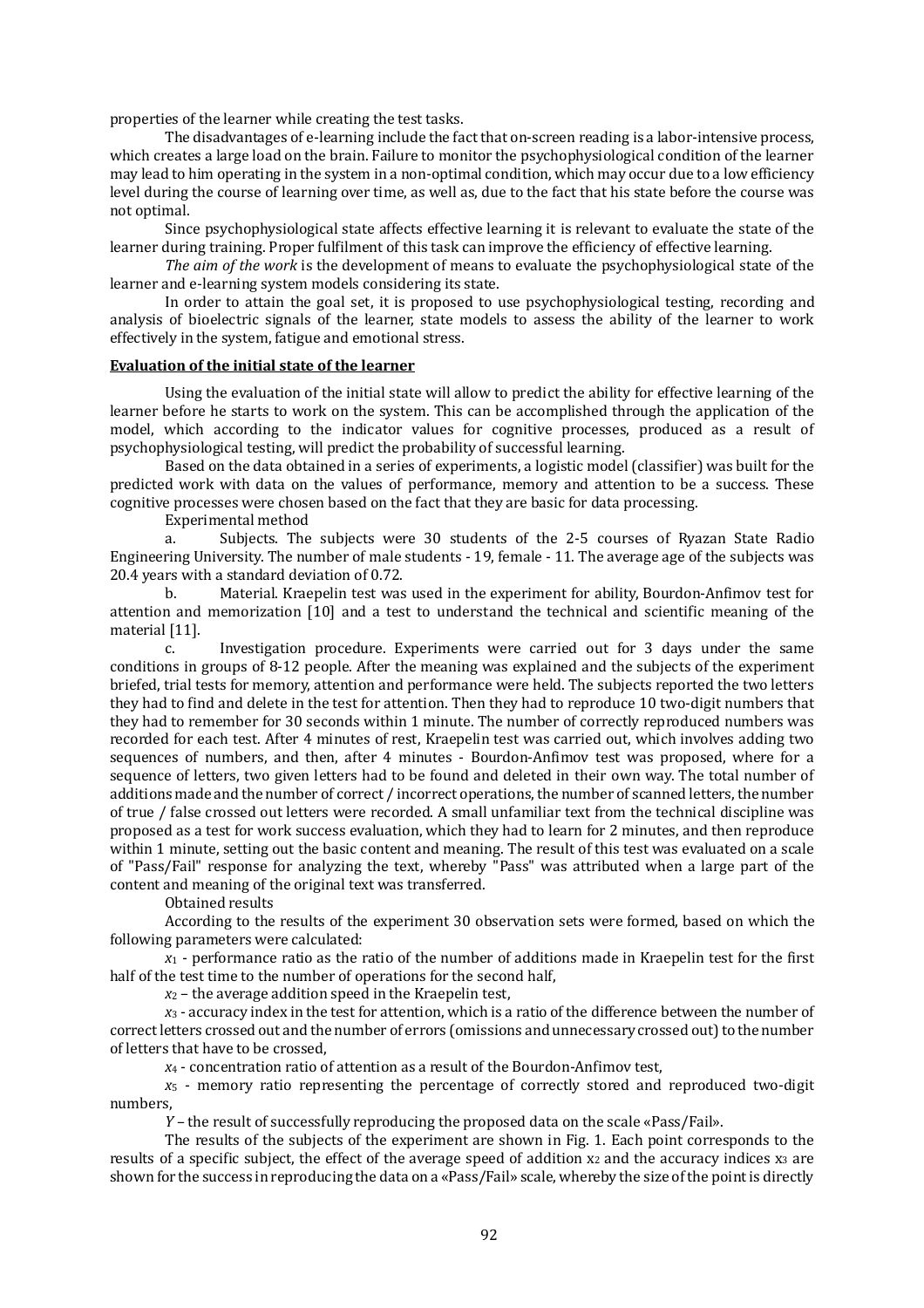proportional to the work-ability coefficient x1. It can be seen that those subjects with low values for precision work, average addition speed and performance coefficient obtained «Fail». Among those with «Fail» there were those with high precision - indices of work and average addition speed, however, they had low indices for attention and memory. In addition, a small number of subjects were unable to understand the meaning of the text submitted, although they had average values for attention and memory.



The *Y* value evaluates the success of the work with data and accepts two values: «Pass» and «Fail». For its analytic description the logistic regression can be used

$$
y(x_1, x_2, x_3, x_4, x_5) = \frac{e^{f(x_1, x_2, x_3, x_4, x_5)}}{1 + e^{f(x_1, x_2, x_3, x_4, x_5)}},
$$

which depending on the values of *x*1, *x*2, *x*3, *x*4, *x*<sup>5</sup> form the value of *y* for the interval 0 to 1. The obtained value for *y* is the predicted probability of successful work with data. In order to move to *Y* it is required to have a threshold value level Δ*y* and create the value of *Y* according to the rule:

$$
Y = \begin{cases} \text{fail, if } y < \Delta y; \\ \text{Pass, if } y \ge \Delta y. \end{cases}
$$

The regression analysis of data was performed in the statistic packet R. Different possible functions *f*(*x*1, *x*2, *x*3, *x*4, *x*5) were considered, where the function for each was defined as a percentage of proper classification and descriptive statistics. It was found that when using a logistic regression type

$$
y(x_1, x_2, x_3, x_4, x_5) = \frac{e^{a_0 + a_1x_1 + a_2x_2 + a_3x_3 + a_4x_4 + a_5x_5(1 + a_15x_1 + a_25x_2) + a_{12}x_1x_2}}{1 + e^{a_0 + a_1x_1 + a_2x_2 + a_3x_3 + a_4x_4 + a_5x_5(1 + a_15x_1 + a_25x_2) + a_{12}x_1x_2}}
$$

and a threshold value Δ*y* equaling 0.62, it is possible to properly predict the success of the work with data for 90% of the test subjects. The classification was wrong for 10% of the subjects, which could be linked to the fact that these subjects «carelessly» passed the test. This model has a value of the Akaike information criterion (AIC) equal to 37.975.

We estimate the predictive ability of the model with the help of ROC-analysis. The Fig. 3 shows the ROC-curve. The area under the ROC-curve is equal to 0.9276, which indicates good prognostic properties of the developed model.

If upon prediction, the value obtained is  $Y = \alpha$  Fail», this may show the absence of readiness for learning or poor psychophysiological state. In any case, the learner needs to be prepared to work in the system.

This is how a model was obtained to evaluate the success of a learner to effectively process data in the e-learning system according to the valued of cognitive process indices. It is expected to improve the model in the future, performing more experiments and adding other cognitive process indices to the model.

If a browser is used for the e-learning system, the given psychophysiological tests can be in the form of plugins written on JavaScript or PHP. Fig. 3 shows an example of a Bourdon-Anfimov test.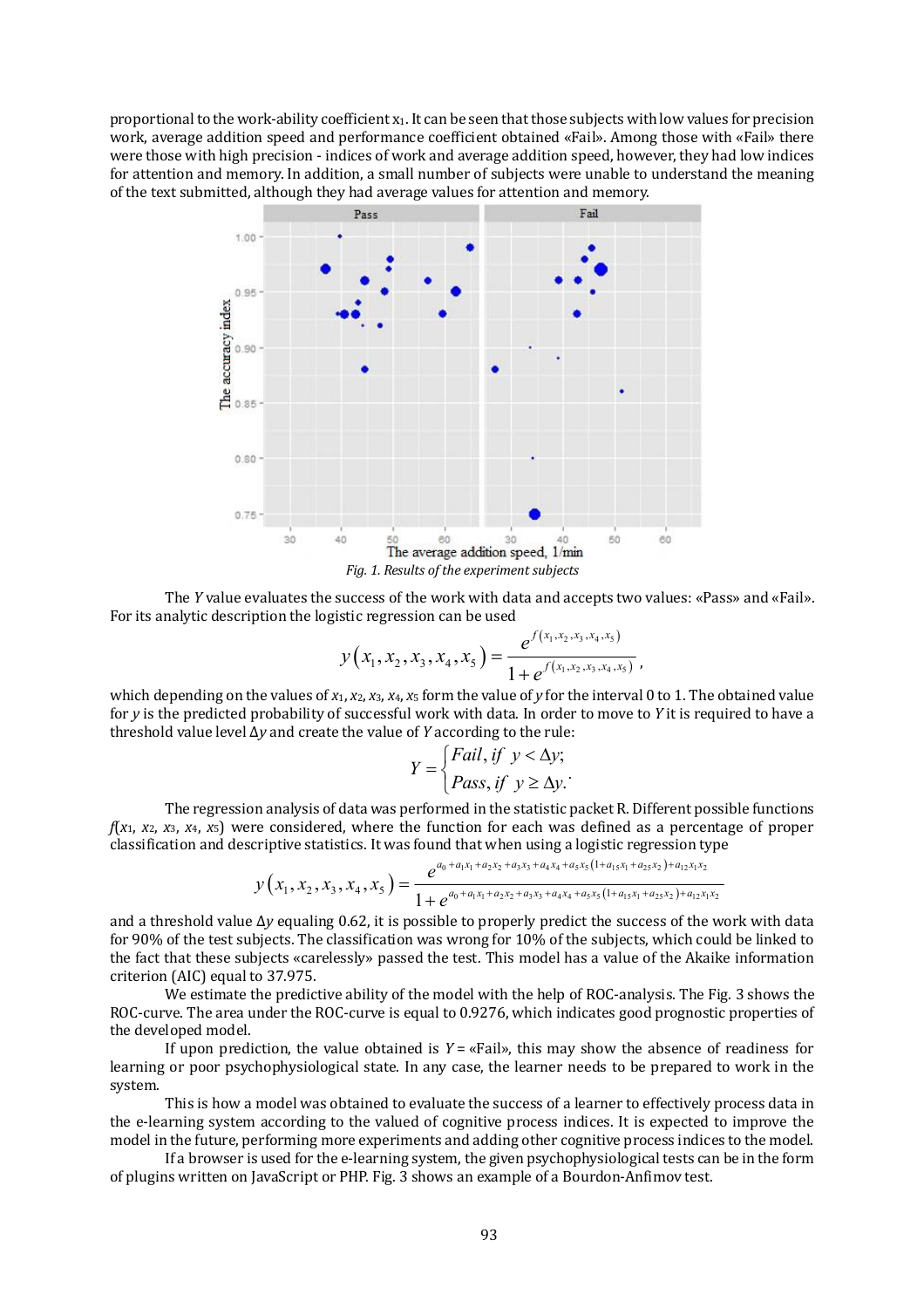

*Fig.* 3. Appearance of a Bourdon-Anfimov test on JavaScript

## **Evaluating the current psychophysiological state**

Psychophysiological testing cannot be used for the dynamic evaluation of the current psychophysiological state of the learner while working in the e-learning system as the learner needs to be directed to the test as a distraction. Bioelectric signal analysis can be used, in particular, galvanic skin response (GSR). This requires hardware to record the GSR signal and software to analyze it. The software part can be in the form of a plugin in the e-learning system and for a modified manipulator «mouse» can be used as hardware.

It is proposed to use a schematic based on voltage divider from the resistance of the palm portion and a resistor embedded in the arm to record the GSR signal. The distance between the index and middle fingers can be used. In that case, the GSR electrodes may be arranged on the left and right buttons of the manipulator «mouse». A layout of this manipulator was created, allowing the transfer galvanic skin response signals to a PC (Fig. 4).



*Fig.* 4. Modified manipulator «mouse» layout to record GSR

In order to evaluate the psychophysiological state of the learner based on GSR analysis, two components should be isolated: the tone and the phase. The tone is a low frequency component which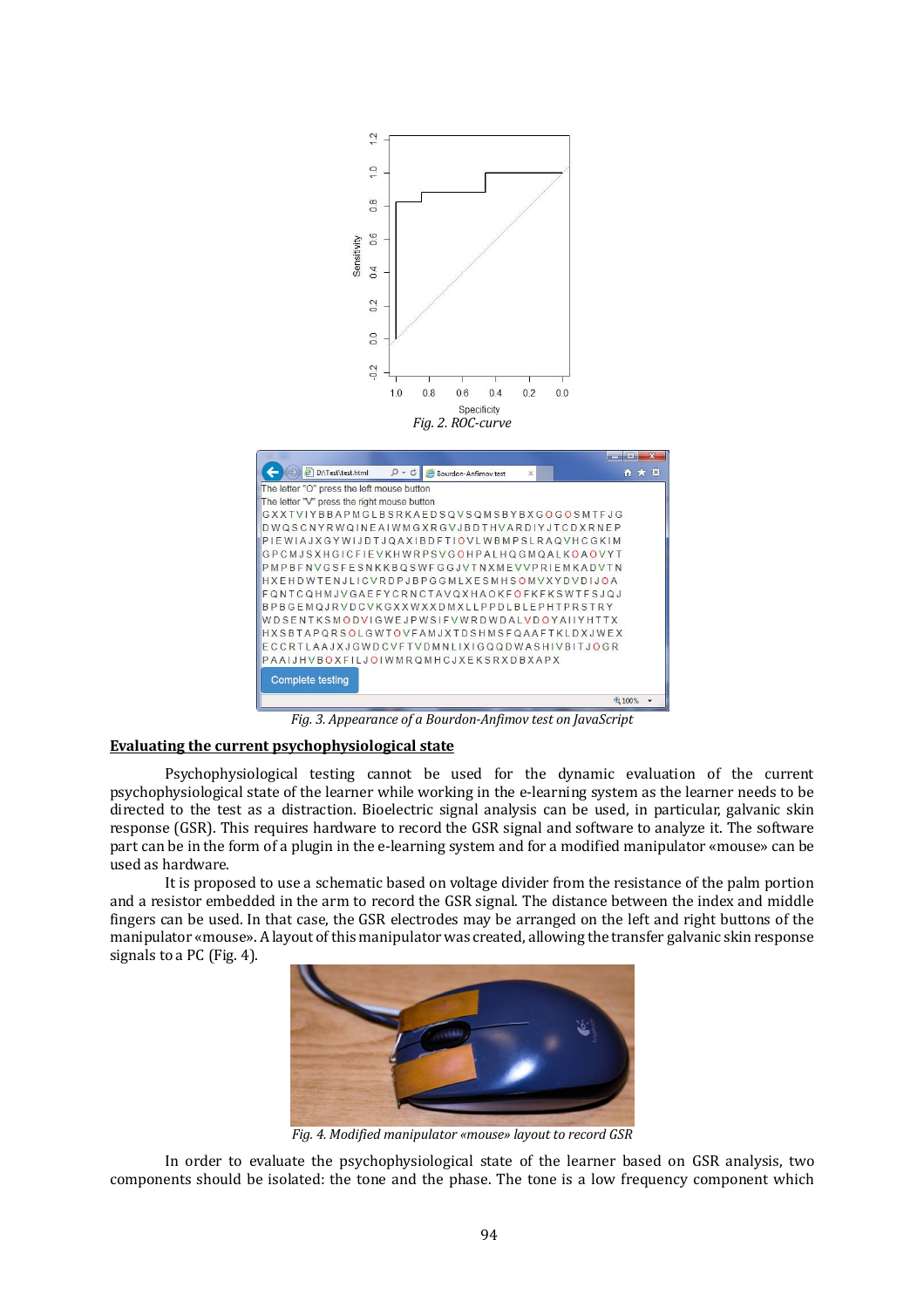characterizes the psychophysiological state of the person. Accordingly, the smaller the resistance of the skin, the higher the activity of the nervous system, reduction of skin resistance indicates that the person is tired. The phase is a high-frequency which characterizes the fluctuation of the signal under the influence of emotionally significant factors. Accordingly, a large number of signal fluctuations per unit of time may be indicative of a negative impact on the current human psycho-emotional factors. Using a combination of tonic and phasic components, a conclusion about the current functional status of the learner can be made. An algorithm can be used for GSR analysis as in [12-14].

Threshold levels for the components of GSR can be set based on the value of the GSR signal at the time of joining the e-learning system. In this case the results of psychophysiological testing with skin resistance values of the learner can compared.

### **The network model of the e-learning system work**

The following algorithm can be proposed for the e-learning system using the developed hardware and software and logistic model to control and evaluate the psychophysiological state of the learner:

1. Implementation of psychophysiological testing before starting to work;

2. Predicting of the success of this training based on the logistic model;

3. If the result of the prediction is poor, the learner is prepared to work in the system until after repeated testing the psychophysiological prediction result is satisfactory;

4. With a satisfactory prognosis the learner is allowed to work in the e-learning system. Based on the analysis and evaluation of GSR level critical levels of the functional status indicators are formed;

5. While working in the system, GSR is recorded and analyzed and the indicators of the current functional status of the learner are controlled. If as a result of such a control, the values of the indicators of the functional state reach critical levels, in particular, fatigue, then the learner is banned from the system and is given an interval for rest and recovery (Fig. 5).

We create a Petri network model to describe the working of the e-learning system based on the psychophysiological state of the learner.

We single out the set  ${B_i}$  of possible states of the learner in the process of interaction with the elearning system:

 $B<sub>0</sub>$  – the initial state of the learner before entering the system,

*B*<sup>1</sup> – preparation of the learner for training in case the prediction for successful training is not satisfactory,

 $B_2$  – permission to work in the e-learning system,

 $B_3$  – work in the e-learning system,

 $B_4$  – rest and time-off while working in the e-learning system.

Set {*dj*} of possible transitions, describing the transition from one state to another, as follows:

 $d_0$  – initial psychophysiological test, allowing to predict the success of learning in the system,

*d*<sup>1</sup> – beginning of work in the e-learning system,

*d*<sup>2</sup> – control of the current functional state while working in the system.



Fig. 5. The principle of using GSR-level changes to organize work in the e-learning system

Then the Petri network model will be a as follows (Fig. 6).

A demo version of the course was created in Moodle system with a module that allows to analyze the level of galvanic skin response, recorded with a manipulator «mouse» and affect the availability of the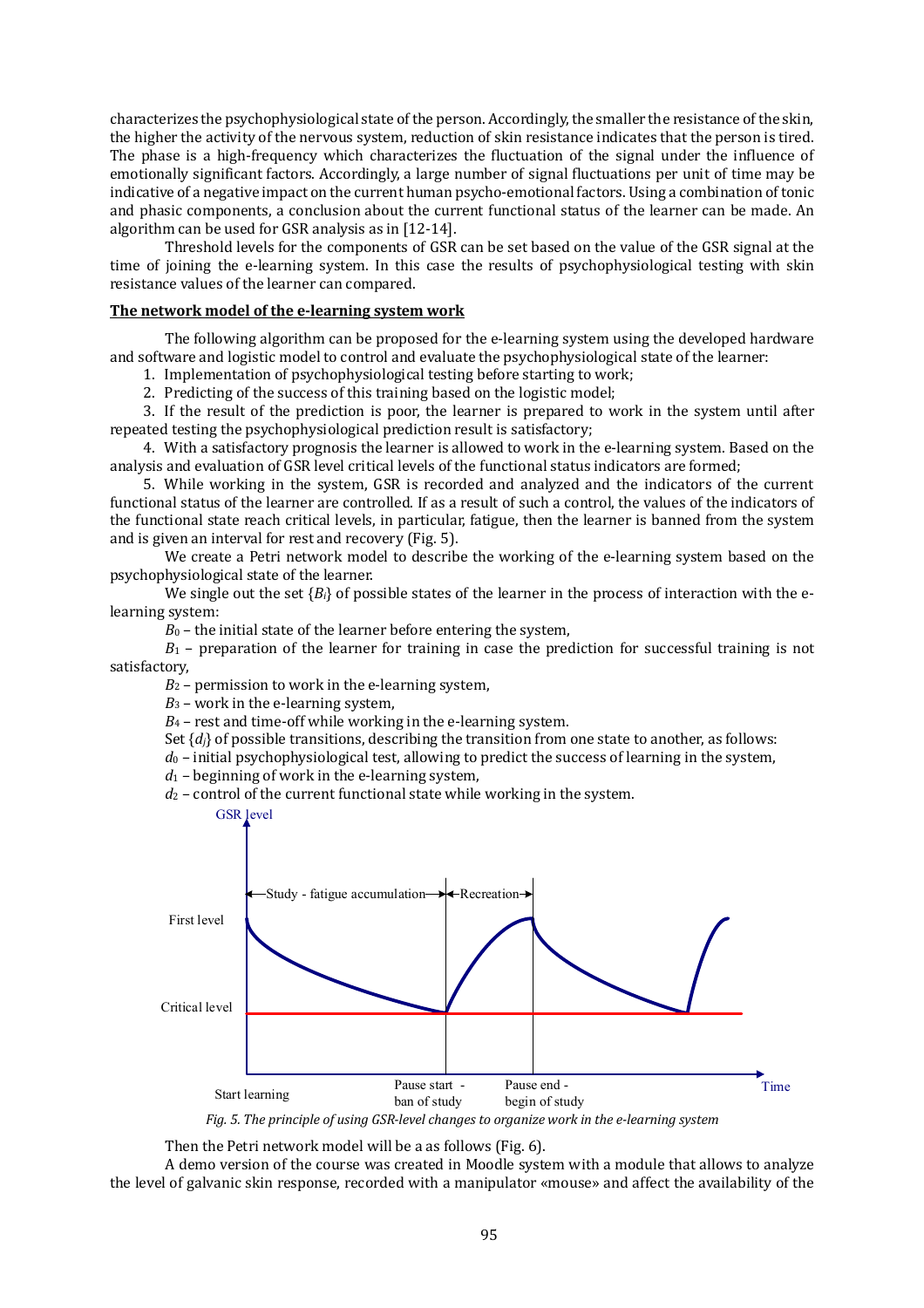various components of the course accordingly, denying access for a poor psychophysiological state (Fig. 7).



Fig. 6. Petri network model to describe the work of the e-learning system

| Элементы курса<br>п<br><b>MA</b> Pado era Tenzingan                                                                                                                                                                      | <b>COURSE "AUTOMATION OF PRODUCTION"</b>                                                                                                                                                                                                                                                                                                                                                               | <b>Latest news</b>                                                                            |
|--------------------------------------------------------------------------------------------------------------------------------------------------------------------------------------------------------------------------|--------------------------------------------------------------------------------------------------------------------------------------------------------------------------------------------------------------------------------------------------------------------------------------------------------------------------------------------------------------------------------------------------------|-----------------------------------------------------------------------------------------------|
| <b>Children</b><br><b>City Technik</b><br><b>III</b> , <b>Dopynau</b>                                                                                                                                                    | <b>INTRODUCTORY MODULE</b>                                                                                                                                                                                                                                                                                                                                                                             | <b>Learner</b> state                                                                          |
| Поиск по форумам<br>Применеть                                                                                                                                                                                            | и, Новоглюй форм.<br>Chicagowith more<br>Th Astop moca                                                                                                                                                                                                                                                                                                                                                 | <b>YOUR STATE</b><br><b>SUBOPTIMAL</b>                                                        |
| Расширенный поиск (?)<br><b><i><u>Virgiun message</u></i></b><br>P Pegantigonary<br><b>CE PETWORKS</b><br>Hallmarker and AL<br><b>Cit Outment</b><br>all Toyota<br>FR Peopleson consponses<br>20 боотвенить<br>TO HARVEY | п<br><b>MODULE 1: STRUCTURE OF THE INDUSTRIAL ENTERPRISE</b><br><b>STUDY</b> (Informational resources):<br>Со Стауктиза промышленного предприятия<br>Провременна типов проховодства<br>Пу-чегомагне вдин и оснащенность рабочик мест на предприятии<br>О Уровни автомализации предприятия<br>Поронновция работ по автоматизации производства<br>От Стимулирование работ по автоматизации производства. | Calendar<br>Легенда событий<br>Thofanano 100 Kype<br><b>Tituleskatskin</b><br><b>Countrie</b> |
| <b>SS Years</b><br>-SOTHERN                                                                                                                                                                                              | <b>CARRY OUT (Control elements):</b>                                                                                                                                                                                                                                                                                                                                                                   |                                                                                               |

Fig. 7. Course in the Moodle system, taking into account the functional state of the learner

#### **Conclusion**

The article showed the means and ways to improve the efficiency of the e-learning process based on the evaluation of the psychophysiological state of the learner. Logistic models were proposed to evaluate the readiness of the pupil to work in the e-learning system. In case the results of prediction are not satisfactory, the student may be asked to train for work in the system and re-tested for the acquisition of the appropriate attitude towards work. In the future we plan to improve the model, conduct a large number of experiments and add more cognitive process indices to the model, including the use of fuzzy logic to build the model.

GSR control of the learner during the learning process will allow to assess the dynamics of his psychophysiological state, including the development of fatigue during training, which later can be used to optimize the e-learning process and the selection of appropriate teaching loads.

The proposed hardware and software are described using the Petri network model, which is intended for the formalization of the system. Using this model, a dynamic description of the working process of the e-learning system can be made, based on the functional state of the learner, to illustrate the transition of the system from one state to another under certain conditions.

### **References**

- 1. K. Chrysafiadi, M. Virvou, "Dynamically Personalized E-Training in Computer Programming and the Language C," IEEE Transactions on Education, 2013, Volume: 56, Issue: 4, pp. 385-392
- 2. S. Kopeinik, A. Nussbaumer, L.-C. Winter, D. Albert, A. Dimache, T. Roche, "Combining Self-Regulation and Competence-Based Guidance to Personalise the Learning Experience in Moodle," 2014 IEEE 14th International Conference on Advanced Learning Technologies, 2014, pp. 62-64
- 3. C. Hampson, O. Conlan, V. Wade, "Challenges in Locating Content and Services for Adaptive eLearning Courses," Advanced Learning Technologies (ICALT), 2011 11th IEEE International Conference on, 2011, pp. 157-159
- 4. R. Shahin, L. Barakat, S. Mahmoud, M. Alkassar, "Dynamic Generation of Adaptive Courses," Information and Communication Technologies: From Theory to Applications, 2008. ICTTA 2008. 3rd International Conference on, 2008, pp. 1-4